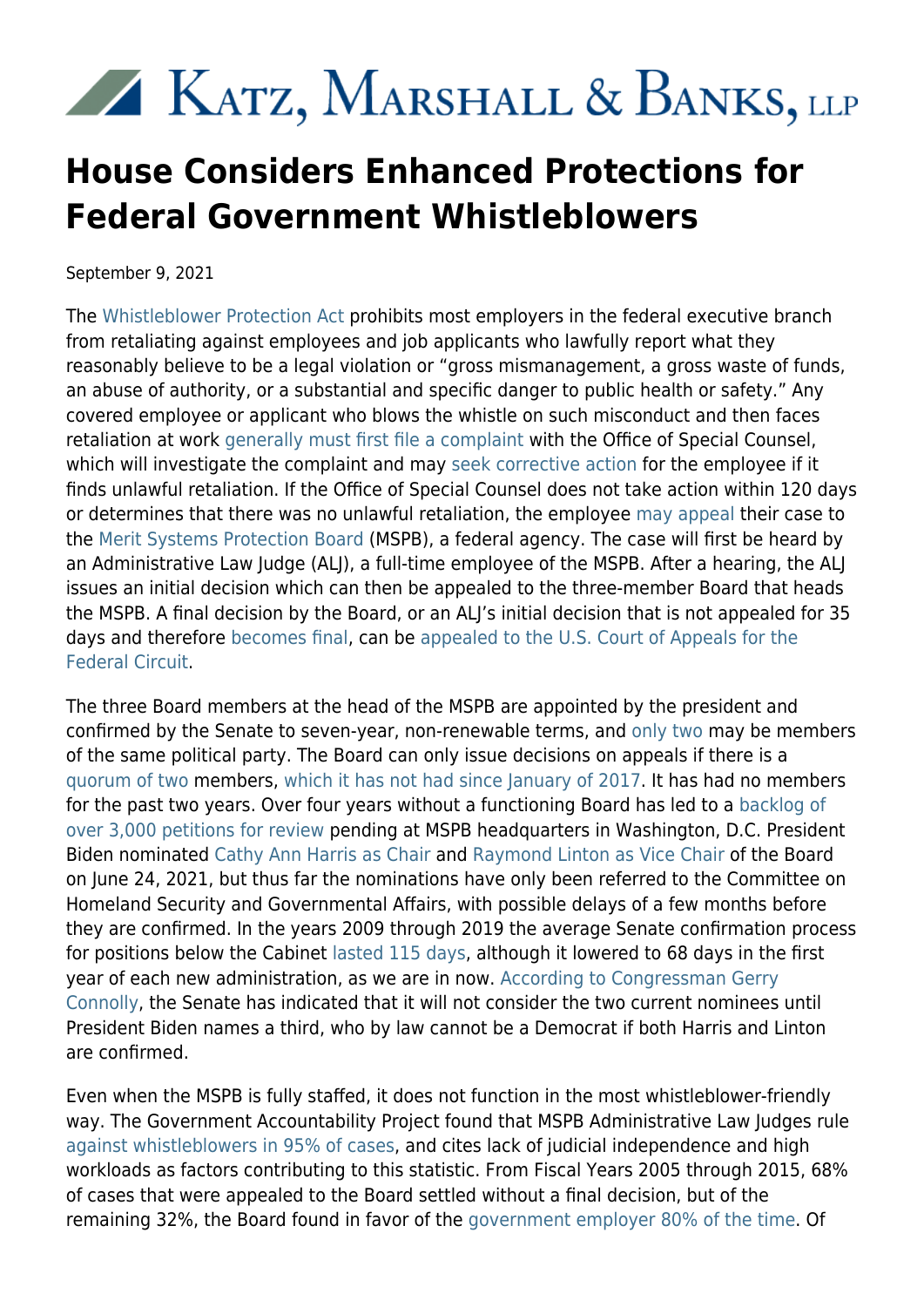the cases that were then appealed to the Federal Circuit Court of Appeals, 92% were affirmed.

## **The Whistleblower Protection Improvement Act of 2021**

The [Whistleblower Protection Improvement Act of 2021](https://docs.house.gov/meetings/GO/GO00/20210629/112869/BILLS-117-HR2988-M000087-Amdt-4.pdf) (WPIA) was introduced in the House of Representatives on May 4, 2021, and [approved by the House Committee on Oversight and](https://www.congress.gov/bill/117th-congress/house-bill/2988/all-actions?s=1&r=13) [Reform](https://www.congress.gov/bill/117th-congress/house-bill/2988/all-actions?s=1&r=13) on June 29, meaning it can now be debated on the House floor. The bill would improve protections for federal government whistleblowers in a number of ways, [largely in](https://oversight.house.gov/news/press-releases/maloney-leads-bipartisan-group-of-members-in-introducing-whistleblower) [response](https://oversight.house.gov/news/press-releases/maloney-leads-bipartisan-group-of-members-in-introducing-whistleblower) to the prevalence of both whistleblowing and retaliation in the Trump administration. For example, the bill would extend whistleblower protections to non-career appointees in the [Senior Executive Service](https://www.opm.gov/policy-data-oversight/senior-executive-service/overview-history/), which includes some of the highest executive branch officials. In a clear response to the government's handling of the COVID-19 pandemic, the new law would also extend coverage to commissioned officers in the Public Health Service, and would explicitly protect employees who disclose information that they reasonably believe evidences "censorship related to research, analysis, or technical information," including "any effort to distort, misrepresent, or suppress research, analysis, or technical information."

In addition to expanding which federal employees are protected, the WPIA would also add to the list of actions that are prohibited as retaliation against whistleblowers. First, it adds as a prohibited personnel action "the commencement, expansion, or extension" of a discretionary investigation into the employee, or a discretionary referral of the employee to an Inspector General because the employee blew the whistle or otherwise engaged in protected activity under the statute. Second, the WPIA would prohibit most government employees from willfully communicating any information that could identify a whistleblower to anyone outside of the government. While this provision is a step in the right direction to prevent public harassment of whistleblowers, the fact that it only prohibits disclosing a whistleblower's identity outside of the government leaves a large gap in protections. For instance, the WPIA would still allow government employees to reveal identifying information about whistleblowers to members of Congress, who can then reveal that information on the House or Senate floor with immunity under the [Speech or Debate Clause](https://www.law.cornell.edu/constitution-conan/article-1/section-6/clause-1/privilege-of-speech-or-debate) of the U.S. Constitution. During the first impeachment trial of Donald Trump, Senator Rand Paul [notoriously read the](https://www.politico.com/news/2020/02/04/rand-paul-reads-alleged-whistleblowers-name-senate-floor-110684) [name of the alleged whistleblower](https://www.politico.com/news/2020/02/04/rand-paul-reads-alleged-whistleblowers-name-senate-floor-110684) whose complaint started the impeachment process, after Chief Justice John Roberts had twice refused to read Senator Paul's question aloud because it attempted to out the whistleblower. Even under the new WPIA, Senator Paul would have been immune from a lawsuit or other repercussions because he made the statement in the course of an official Senate session.

The WPIA would also address some of the issues that have led to the build-up of appeals currently pending at the MSPB and the low success rate of whistleblower claims that go through the MSPB process. The new law would allow individuals to file a lawsuit in a federal district court if the MSPB does not make a final decision within 180 days, and the individual gives 20 days' notice to the Special Counsel and the MSPB. The district court would hear the case [de novo](https://www.law.cornell.edu/wex/de_novo), meaning it does not need to consider any Office of Special Counsel or ALJ decisions about the case in making its decision. In contrast, under the current system where whistleblowers can only appeal final MSPB decisions to the Federal Circuit Court of Appeals, the court can only overrule the MSPB's decision [if it finds that it was](https://www.govinfo.gov/content/pkg/USCODE-2011-title5/html/USCODE-2011-title5-partIII-subpartF-chap77-sec7703.htm) "(1) arbitrary, capricious,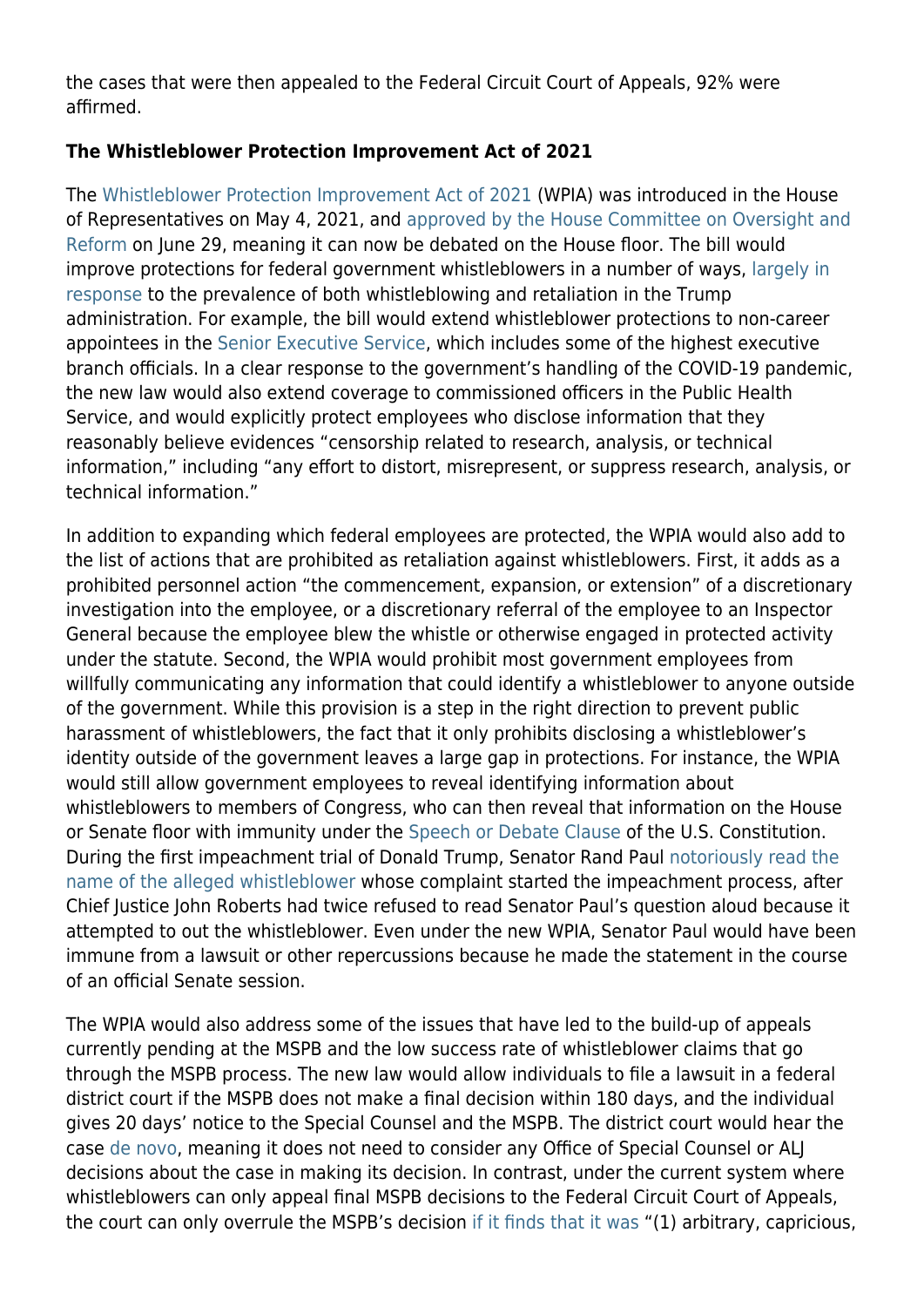an abuse of discretion, or otherwise not in accordance with law; (2) obtained without procedures required by law, rule, or regulation having been followed; or (3) unsupported by substantial evidence." Under the new law, whistleblowers would have the option of having their trial at the district court heard by a jury. This option of a de novo jury trial at the employee's local district court could provide more independent decision-makers than the current system in which executive branch employees in the MSBP make initial determinations that are very difficult to have reversed in the Federal Circuit. In testimony to the House Committee on Oversight and Reform, Government Accountability Project Legal Director Tom Devine called this provision the ["cornerstone" of the WPIA,](https://whistleblower.org/wp-content/uploads/2021/05/2021-WPIA-Written-Testimony.pdf) decrying the MSPB's "monopoly on due process" and the Federal Circuit's hostility toward government whistleblowers. The WPIA would also provide a mechanism for the thousands of individuals with appeals currently pending before the MSPB to withdraw those appeals and file lawsuits in federal district court.

In addition to Representative Carolyn Maloney of New York, who introduced the bill, the WPIA has 28 cosponsors in the House. Representative Nancy Mace, the only Republican cosponsor, [called the bill "common sense" reform](https://oversight.house.gov/legislation/business-meetings/the-committee-will-consider-the-following-1-hr1204-district-of) to protect taxpayer dollars, citing recent whistleblowing around fraud in programs such as the Paycheck Protection Program. She also said that she has recently spoken with individuals whose lives were ruined by retaliation after they reported fraud in Department of Defense contracts, indicating that there should be stronger anti-retaliation protections. Representative James Comer argued that the bill would allow disgruntled employees to prevent the implementation of presidential policies by speaking against the president and calling themselves whistleblowers, but did not provide any specific example of how the WPIA would enable such conduct. If the bill passes a vote in the House, it will move to the Senate, which has not yet introduced its own version of the bill.

## **The Merit Systems Protection Board Empowerment Act of 2021**

The House Committee on Oversight and Reform [also referred](https://www.congress.gov/bill/117th-congress/house-bill/1224/related-bills?r=7&s=1) the Merit Systems Protection Board Empowerment Act of 2021 to the House floor on June 29. [The bill](https://docs.house.gov/meetings/GO/GO00/20210629/112869/BILLS-117-HR1224-M000087-Amdt-2.pdf) would require MSPB employees who decide whistleblower retaliation cases, including Administrative Law Judges and Board Members, to complete training about the Whistleblower Protection Act's protections. Having decision-makers who fully understand the law could lead to more favorable outcomes for whistleblowers. The bill would also require the Office of Personnel Management and other agencies to assist the MSPB in its periodic [surveys of federal](https://www.mspb.gov/foia/SurveyData.htm) [employees](https://www.mspb.gov/foia/SurveyData.htm) to ensure that agencies are following the laws with respect to their employees. Finally, the new bill would officially reauthorize the MSPB through 2026. The [Whistleblower](https://www.congress.gov/bill/101st-congress/senate-bill/20/text) [Protection Act of 1989](https://www.congress.gov/bill/101st-congress/senate-bill/20/text) only authorized appropriations for the MSPB through 1994, and Congress has reauthorized the agency multiple times since then. The last authorization expired in 2007, although Congress has continued to fund the agency since then—it [spent](https://www.mspb.gov/publicaffairs/press_releases/MSPB_FY_2020_Annual_Report_Accessible_Version_1801367.pdf) [over \\$40 million](https://www.mspb.gov/publicaffairs/press_releases/MSPB_FY_2020_Annual_Report_Accessible_Version_1801367.pdf) in Fiscal Year 2020.

During Committee debate on the bill, Representatives Gerry Connolly and Carolyn Maloney expressed frustration with the current status of the MSPB, including the lack of Congressional authorization for over a decade, lack of quorum for four years, and lack of Senate movement to confirm President Biden's nominations for Board positions. Congressman Jody Hice expressed his preference for a different [Merit Systems Protection Board Reauthorization Act](https://www.congress.gov/bill/117th-congress/house-bill/1922?r=1&s=1) which he introduced in March. His version would also accomplish the [technicality](https://www.everycrsreport.com/reports/R42098.html) of reauthorizing the MSPB through Fiscal Year 2026, but would make the agency even more